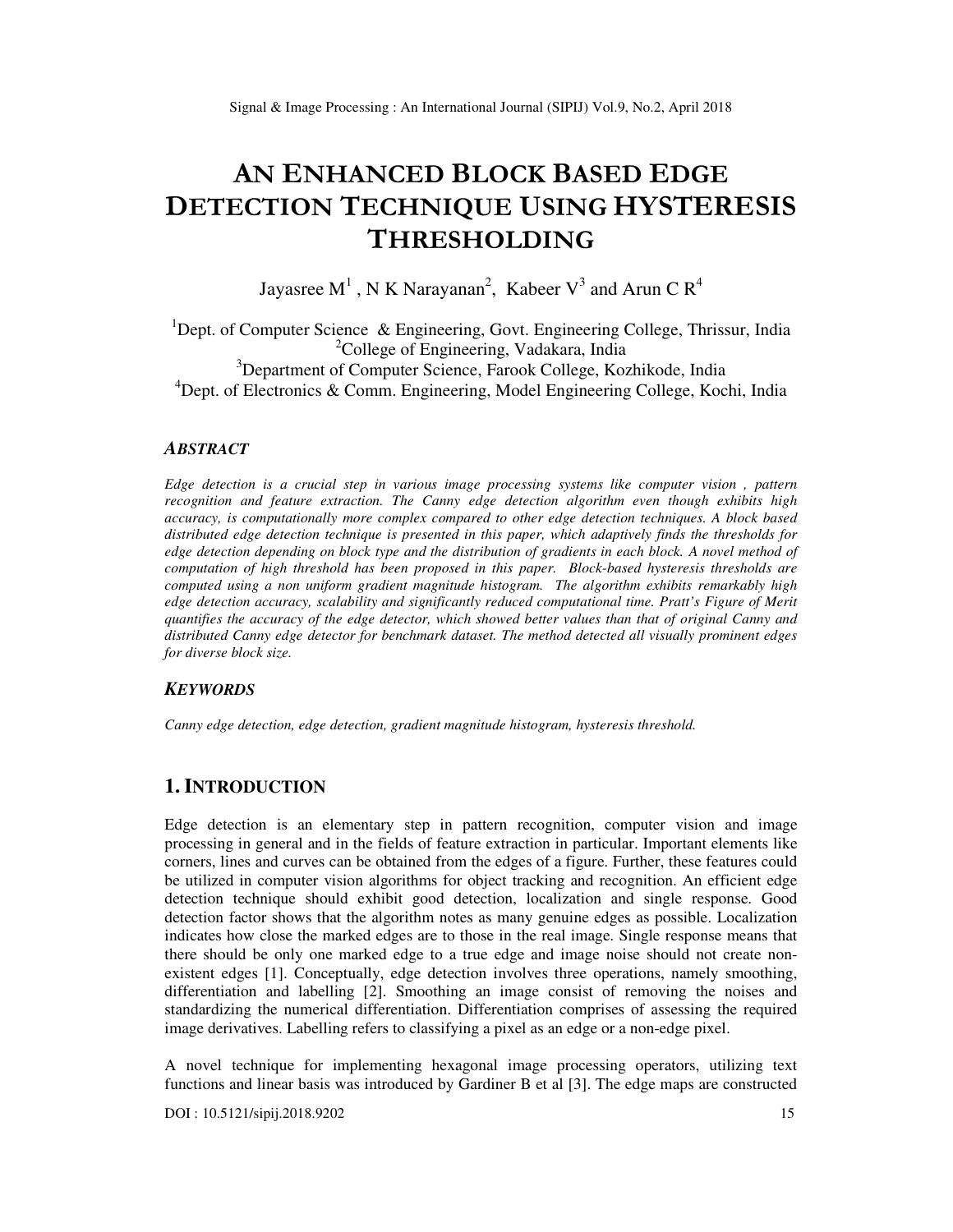at various scales by reuse of seven point linear operators and detailed analysis results were presented. Piotr Dollar and C. Lawrence Zitnick [4] has presented a method in which the image patch structure is utilized to train the accurate and efficient edge detector. This method maps the structured labels with a discrete space which forms the basis for the measure standard information gain for evaluation. The method showed competing results compared to the existing approaches. Patrica Merlin et al. has introduced an edge detection technique using the morphological gradient method, generalized type-2 fuzzy logic and theory of alpha planes [5]. The heights and approximation techniques are used for defuzzification, and the method exhibited comparable results. The problem caused due to uneven illumination in edge detection from digital images was solved by a method introduced by Anand Swaminathan and Santha Ramapachiyam[6], incorporating weighted least square regularization with the wavelet filter directional responses, and the method performed better than many existing techniques.

A novel technique for edge detection from digital images based on adjacent dispersion is proposed by Qindong Sun et al., in which adjacent dispersions are made use of for detecting edges [7]. A novel instantaneous technique for edge detection and denoising called Rided-2D, which is invariant to the geometric transformations, was proposed by Jian Wang et al. [8]. A parameter-free real-time edge detection technique was proposed by Cuneyt Akinlar, which works based on the edge drawing algorithm and delivers only meaningful edge segments after execution [9].

Among the various edge detection algorithms, Canny edge detection technique is accepted as the standard one [10], since it shows excellent performance and resistance to streaking [11]. Streaking is the breakup of edge contours occurring due to the operator output fluctuating above and below the threshold due to noise, along the length of the contour. To solve this problem, canny algorithm has implemented thresholding with hysteresis, in which the two thresholds are computed depending on the whole image information [11]. If any portion of an edge falls above the threshold, those points are immediately marked as edge points. The points in between low and high thresholds are selected only if they are part of the edge already marked above the high threshold. The chance of streaking is very much lowered now since for an edge to be broken, it should fluctuate above the upper threshold and below the lower threshold.

Numerous implementations of Canny algorithm have been realized on various hardware platforms. Typical studies were carried out on Deriche edge detectors which are based on Canny's criteria [12] – [14]. Extensive research has been carried out on Canny edge detection algorithm and its extensions  $[15] - [18]$ . In  $[14]$ , a self-adaptive threshold based Canny edge detection technique is introduced to a mobile robotic system. The findings of the studies of general-purpose graphics processing unit (GPGPU) based Canny edge detection had been published in [10], [19], [20]. However, most of these existing implementations (e.g.,  $[15] - [18]$ , [10], [19], [20]) makes use of the same values for high and low thresholds for the whole input image frame. Other implementations discussed earlier (example. [18]) have used other thresholding techniques like adaptive thresholding.

Since Canny edge detection technique finds upper and lower thresholds considering the whole image information, its computational complexity is more compared to other edge detection techniques and necessitates added pre-processing steps to be performed on the whole image. Also, since Canny edge detection technique works at the frame level of an image, it takes more computational time, which makes real-time applications more time consuming. To solve these problems, Qian Xu et al., has proposed a technique in which the image is divided into numerous subblocks [21]. Applying the original canny algorithm directly to each block fails since it causes excessive edges in smooth regions where edges need not be marked, and dropping of essential edges in highly dense areas. This is because Canny edge detection method calculates the upper and lower thresholds depending on the entire image data. In order to resolve this problem, Qian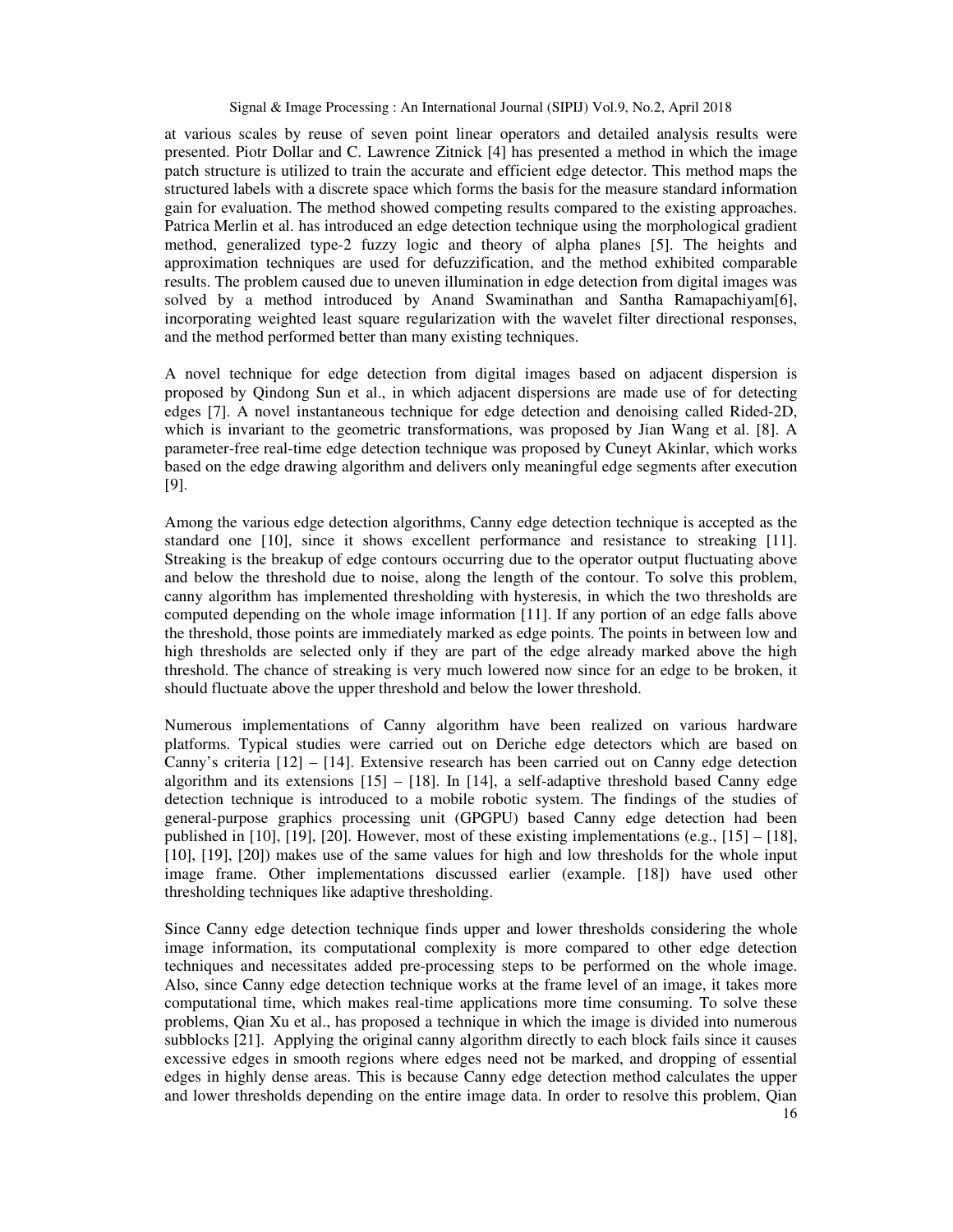Xu et al. has introduced a distributed approach to edge detection in which the image is subdivided into blocks and the edge detection thresholds are dynamically computed depending on the block category and the distribution of gradients in each block. To compute block based hysteresis thresholds, a non-uniform gradient magnitude histogram is used. To further improve the edge detection accuracy, a new method has been proposed in this article, which computes high threshold in each block as the average of the maximum gradient magnitude and the threshold factor. This method supports quick edge detection from high resolution images and video frames more accurately. Quantitative performance evaluations proved that the proposed edge detection technique exhibits excellent performance over conventional frame based method and the distributed Canny algorithm.

The remaining part of this paper is organized as follows. The detailed description of the classical Canny Edge Detection Technique is presented in section 2. The proposed Edge Detection method is elaborated in section 3 and the results of simulation experiments are presented in section 4. Finally, conclusions are drawn in section 5.

# **2. CLASSICAL CANNY EDGE DETECTION TECHNIQUE**

John F. Canny developed the Classical Canny Edge Detection Technique in 1986 [11]. Canny aimed at finding an ideal edge detection algorithm that exhibits good detection and minimal response to noise. Canny edge detection algorithm consists of the following five steps. (1) Noise removal (2) Intensity gradient Computation (3) Non-maximal suppression (4) Computation of thresholds and (5) Tracing edges through hysteresis thresholding.

#### **2.1 Noise removal**

Since raw, unprocessed image data contain noises, Canny edge detector utilizes a Gaussian filter to remove noise. The filtered image is a little hazier than the original image, but is liberated from noises.

## **2.2 Intensity Gradient Computation**

An edge that occurs in an image may be in any orientation or direction. So the Canny algorithm uses four filter masks to identify vertical, horizontal and the two diagonal edges in the filtered image. The Sobel operator for edge detection returns values for the first order differentials in the horizontal and vertical direction. From these derivatives, the horizontal and vertical gradients along with direction could be computed. The gradient direction angle is approximated to any one of the four angles which correspond to horizontal, vertical, and two diagonals (which are 0, 90, 45 and 135 respectively). The gradient magnitude |G| and gradient angle Θ are calculated as

$$
|G| = \sqrt{G_x^2 + G_y^2}
$$
 and  $\Theta = \arctan G_y / G_x$ 

Where  $G_x = \frac{\partial f}{\partial x}$  ;  $G_y = \frac{\partial f}{\partial y}$ 

 $G_x$  and  $G_y$  represent the horizontal and vertical gradients respectively, and  $f = f(x,y)$  represents the image pixel. The gradient magnitude can be obtained by convolving the image with the horizontal and vertical gradient mask. Figure 1 shows the convolution mask using the Sobel operator to find the gradient magnitude.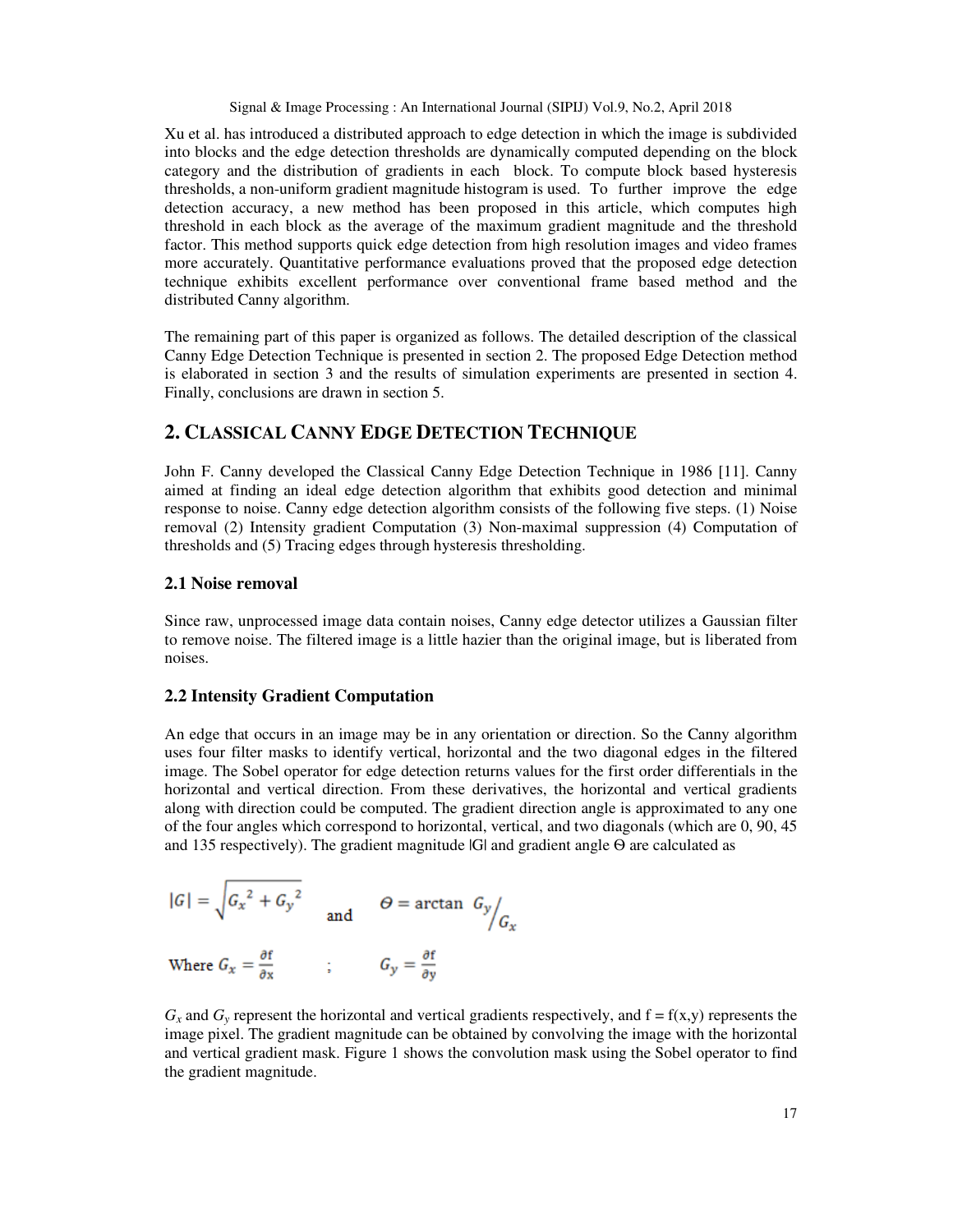Signal & Image Processing : An International Journal (SIPIJ) Vol.9, No.2, April 2018

|    | $\bf{0}$ |  |   |   |   |
|----|----------|--|---|---|---|
|    | O        |  | 0 | 0 | U |
|    |          |  |   |   |   |
| Gx |          |  |   |   |   |

Figure 1. Sobel operator used to find the horizontal and vertical gradients

#### **2.3 Non-maximal suppression**

Once the gradients of the image are obtained, the next step is to learn whether the gradient magnitude reaches local maxima along the direction of the gradient. If the approximated gradient angle is zero degrees, the pixel can be treated as an edge pixel in the horizontal axis, if its gradient magnitude falls above the magnitudes of pixels in the north – south directions (since the gradient angle is normal to the edge) [22]. Similarly, if the approximated gradient angle is 90 degrees, the pixel will be treated as an edge pixel if its gradient magnitude falls above the magnitudes of pixels in the east-west directions. If the approximated gradient angle is 135 degrees, the pixel will be treated as an edge pixel its gradient magnitude falls above the magnitudes of pixels in the south west and north east directions. If the approximated gradient angle is 45 degrees, the pixel will be treated as an edge pixel if its gradient magnitude falls above the magnitudes of pixels in the north west and south east directions. At this stage, a set of binary edge points called thin edges are obtained. The range of angles of the edge normal for the edge directions of four types in a 3 x 3 neighborhood is shown in Figure 2 [22].



Figure. 2. The angle ranges of the edge normals for four edge directions (Reproduced as in [22])

#### **2.4 Computation of Thresholds**

Larger intensity gradients have greater probability to correspond to an edge than a smaller intensity gradient. Generally, it is not possible to fix a threshold value at which a given intensity gradient change from one that corresponds to an edge to that of a non-edge. Therefore Canny edge detector uses thresholding with hysteresis which needs two thresholds (low and high). These thresholds are calculated based on the histogram of the gradient magnitude of the whole image. The higher threshold is computed such that a percentage P1 of the total pixels in the image would be categorized as strong edges, which can be added directly to the final edge image. A high threshold is the point at which the value of the gradient magnitude cumulative distribution function (CDF) equals to (1-P1). Low threshold is calculated as the percentage P2 of the high threshold. P1 and P2 are set at 0. 2 and 0.4 respectively, for optimal results [11], [23].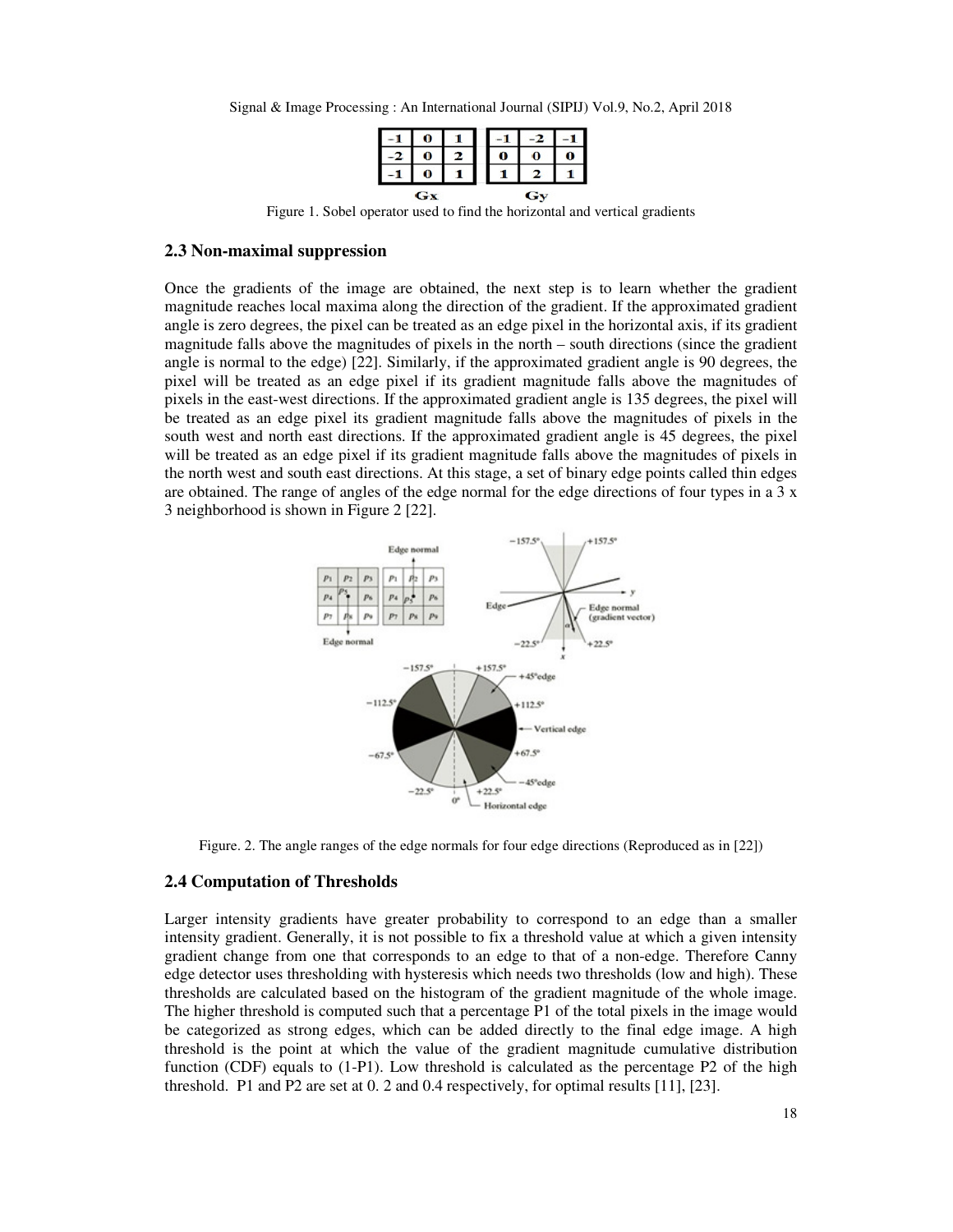## **2.5 Tracing edges through hysteresis thresholding**

A pixel is categorized as a strong edge pixel, if its gradient magnitude is larger than upper threshold. A pixel is labeled as weak edge, if the value of gradient magnitude of the pixel falls between the lower and higher threshold. Strong edges are the ones which can be included immediately as edges in the final edge image. Weak edges can be marked only if they are linked to the strong edges. The block diagram in Figure 3. shows the stages of canny edge detection algorithm.



Figure 3. Block Diagram of Original Canny Edge Detection Technique

# **3. PROPOSED EDGE DETECTION ALGORITHM**

The Proposed Edge Detection Algorithm introduces a novel technique to compute the high threshold. In the proposed method, the input image is being subdivided into a number of overlapping blocks of size  $m \times m$ , where the blocks are processed without dependence with each other. The local variance of each pixel within a  $3 \times 3$  window, centered at the current pixel is used to categorize each pixel as uniform, edge, or texture pixel. Then the blocks are categorized into five types viz. smooth, texture, edge/texture, medium edge, and strong edge block, using the block classification method, which considers the total number of uniform, edge and texture pixels in the particular block [24].

First three steps and step 5 of the proposed algorithm are same as that of the original frame based Canny algorithm and the only difference is that they are performed at the block level. Figure. 4 show the schematic block diagram of the proposed edge detection system. The block division method is detailed in section II.A and the pixel classification procedure is given in section 2.2. The block classification method is elaborated in section 2.3. The threshold calculation method proposed in this article computes the high threshold value based on gradient magnitude features. 40 % of the high threshold is set as low threshold.



Figure 4. Proposed distributed edge detection technique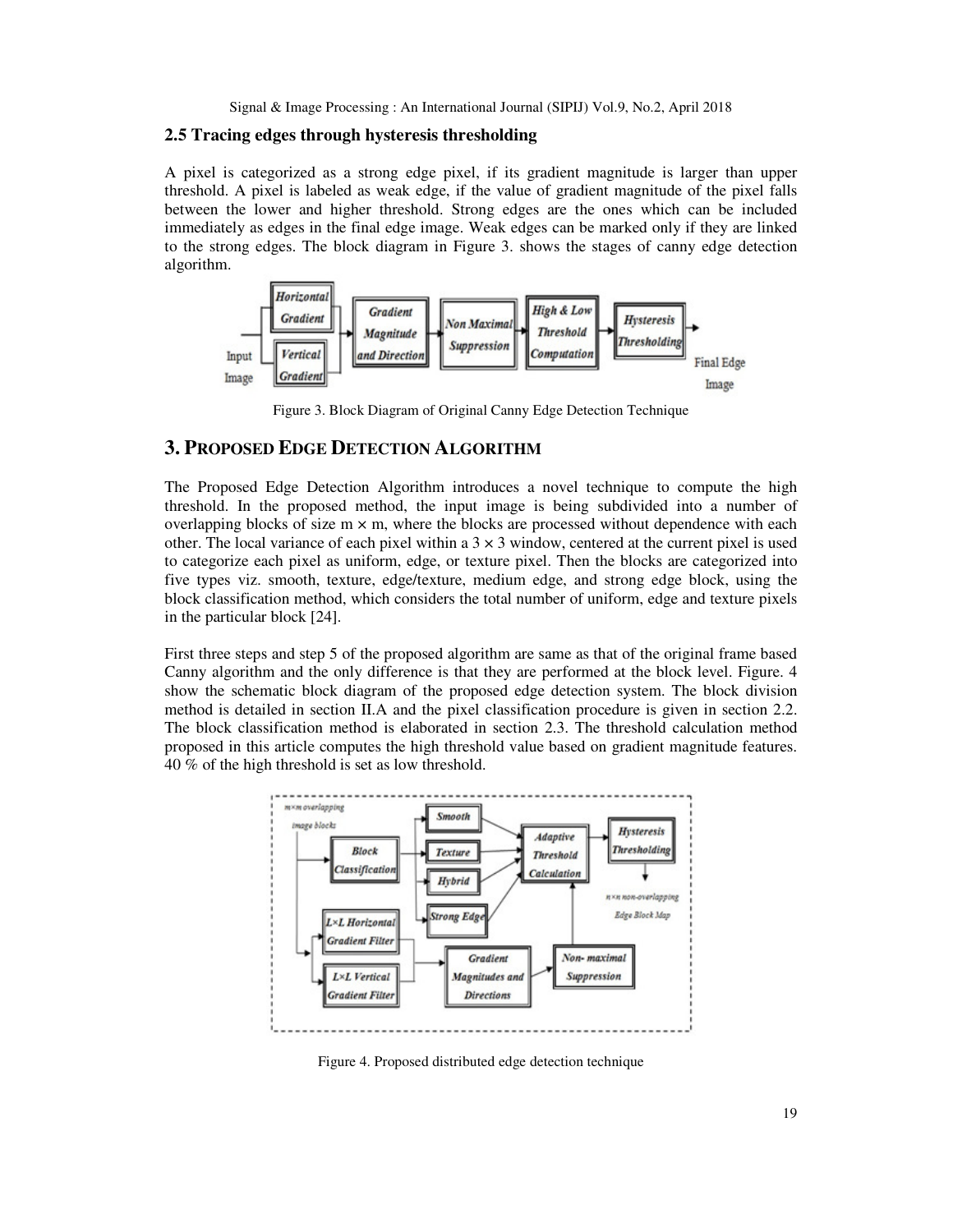#### **3.1 Block Division**

In the proposed technique, the input image needs to be subdivided into m×m overlapping blocks where these blocks are handled without dependence with each other. Consider a gradient mask of size L×L. The m×m overlapping blocks are created by subdividing the input image into  $n \times n$ non-intersecting blocks first and then by padding every block by (L+1)/2 pixels through the left, right, top, and bottom boundaries. The result is m×m overlapping blocks, where  $m = (n+L+1)$ . The  $n \times n$  blocks which are non-overlapping is padded with zeros to get rid of edge artifacts and failure to detect edges at block boundaries while computing the gradients. Furthermore the nonmaximal suppression action performed on boundary pixels requires gradients of the neighboring pixels in a block. Here, we have considered  $n=64$ ,  $L=3$  so,  $m=68$ . Figure 5(b) shows the block division result of the cameraman image in Figure. 5 (a)



Figure. 5. The result of applying the proposed algorithm (a) Cameraman image as input (b) After Block Division (c) After smoothing each block individually (d) Gradient Magnitude of the image (e) After Non-Maximal Suppression (f) After Hysteresis Thresholding

## **3.2 Pixel Classification**

Now, classify each pixel in a block into three types which are uniform, texture and edge pixels using the pixel classification method [24]. The local variance of every pixel within a  $3 \times 3$ window, centered on the pixel under consideration is utilized so as to classify each pixel as edge, texture or uniform pixel type. The pixel classification strategy is given below.

Fixed type = 
$$
\begin{cases} \text{Uniform,} & \text{var}(x, y) \leq T_u \\ \text{Texture} & T_u < \text{var}(x, y) \leq T_e \\ \text{Edge} & T_e < \text{var}(x, y) \end{cases}
$$

Here var(x, y) of a pixel at location  $(x,y)$  is the local variance of the pixel in the  $(3x3)$  window centered at the pixel at  $(x,y)$ .  $T_u \& T_e$  are two thresholds, which are set to 100 and 900 respectively, for optimum result [21] [24].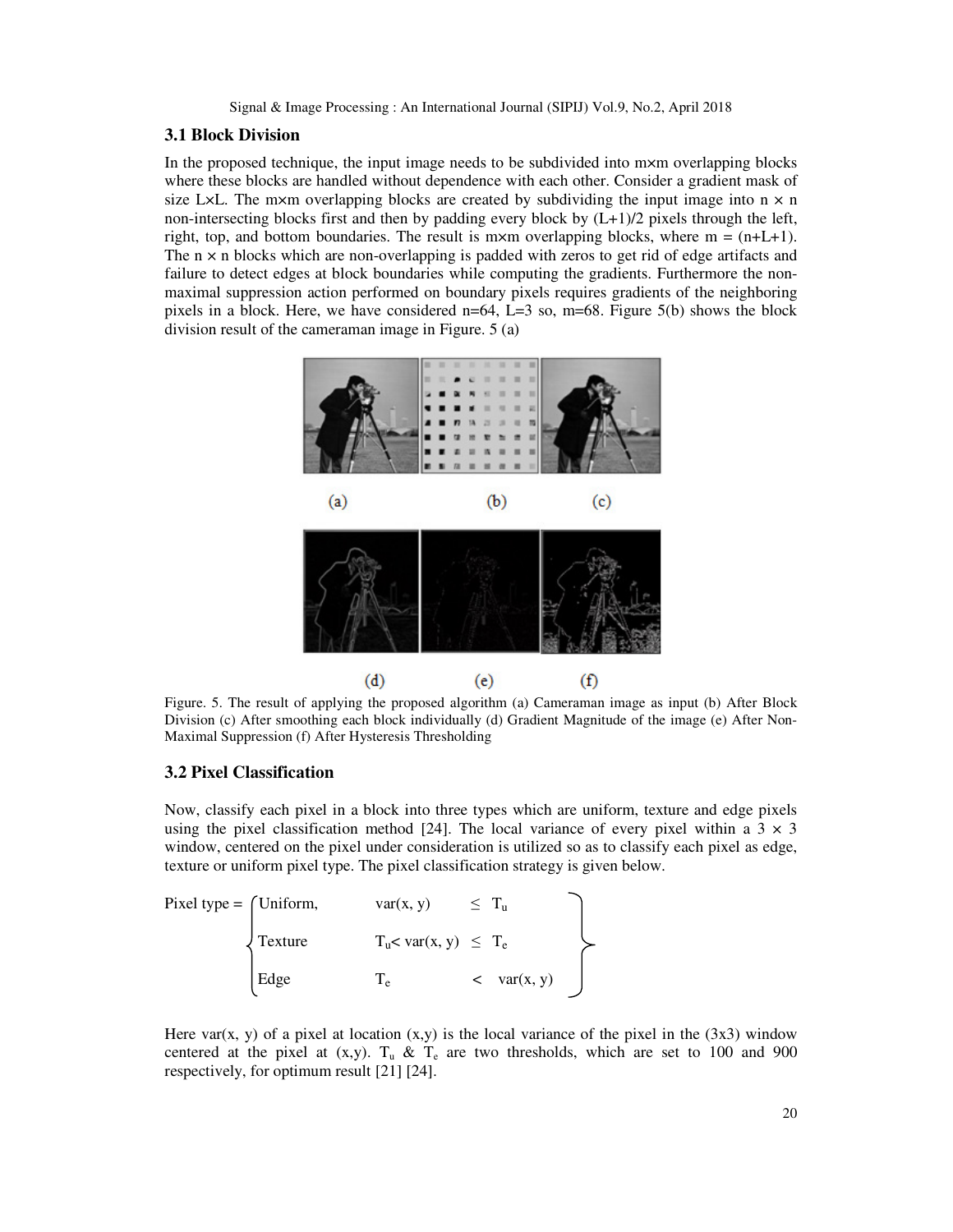#### **3.3 Block Classification**

After classifying each pixel, the next step is block classification. Blocks are categorized depending on the aggregate number of edge, texture, and uniform pixels in the block [24]. The block classification strategy is given in Table 1 where Nuniform is the total number of uniform pixels in the block, N<sub>edge</sub> is the total number of edge pixels in the block and Total\_pix is the total number of pixels in the block.

| <b>Block Type</b> | No of pixels of uniform pixel                      | No of pixels of Edge Pixel Type |  |  |
|-------------------|----------------------------------------------------|---------------------------------|--|--|
|                   | type $N_{uniform}$                                 | $N_{\text{edge}}$               |  |  |
| Smooth            | $\geq (0.30 \times \text{Total} \cdot \text{pix})$ |                                 |  |  |
| Texture           | $\langle 0.30 \times \text{Total} \rangle$         |                                 |  |  |
| Edge/Texture      | $< 0.65$ x (Total_pix - N <sub>edge</sub> )        | $(>0)$ & $(<0.30$ x Total_pix)  |  |  |
| Medium            | $>=0.65$ x (Total_pix-N <sub>edge</sub> )          | $(>0)$ & $(< 0.30$ x Total_pix) |  |  |
| Strong            | $\leq$ =(0.7 x Total_pix)                          | $>=0.30$ x Total pix            |  |  |

Table 1. Block Classification Strategy

Now, the first three steps of Canny edge detection technique are performed on each block sequentially. Figure. 5(c) to (e) presents the visual results of these steps performed on the cameraman image. After performing these steps, the proposed edge detection technique computes the thresholds, using a finely tuned non-uniform quantiser, the details of which are explained in the next section.

## **3.4 Threshold Computation using non-uniform quantiser**

Since hysteresis thresholding is adopted for edge detection, two thresholds (high and low) need to be computed. A finely quantized gradient magnitude histogram is used to find the high and low hysteresis thresholds. For calculating the high threshold, a non-uniform quantizer is implemented [20] which is shown in Figure 6. For the medium edge, strong edge and edge/texture block, the greatest peak in the gradient magnitude histogram of the input image falls near origin, which shows that the low intensity pixels form the maximum in number, whereas edge pixels form a series of smaller peaks, in which each peak represents edges having similar gradient magnitudes [18], [25]. So, the high threshold needs to be selected between the highest and the second highest peak, which would be an edge peak. The quantizer should have more quantization levels in the area between the highest peak and the second highest peak and fewer levels in other parts. The highest and lowest values of the gradient magnitudes in the block considered are averaged to get the first reconstruction level  $(R_1)$ . The second reconstruction level  $(R_2)$  is obtained as the mean of the first reconstruction level and the least value of the gradient magnitude. Similarly, n reconstruction levels are computed. The corresponding equations are given below.

 $R_1$  = (least + most) /2

$$
R_{i+1} = (\text{least} + R_i) / 2 \qquad \text{for } (i = 1, 2, 3, \dots 7)
$$

Where least and most are the lowest and highest values of the gradient magnitudes, respectively. Here the histogram is divided into 8 reconstruction level  $(R<sub>1</sub>$  to R8). Now, compare total number of pixels in each reconstruction level Ri (NoPixels\_Ri) with the product of P1 value and the total number of pixels in the block (NoPixels\_P1) to choose the Reconstruction level i, where NoPixels\_Ri is nearest to the NoPixels\_P1. Using the selected level Ri and highest gradient magnitude, mag\_most, the high threshold ThHigh is computed. The low threshold ThLow is calculated as 40% of the high threshold [21]. Here the selected reconstruction level Ri is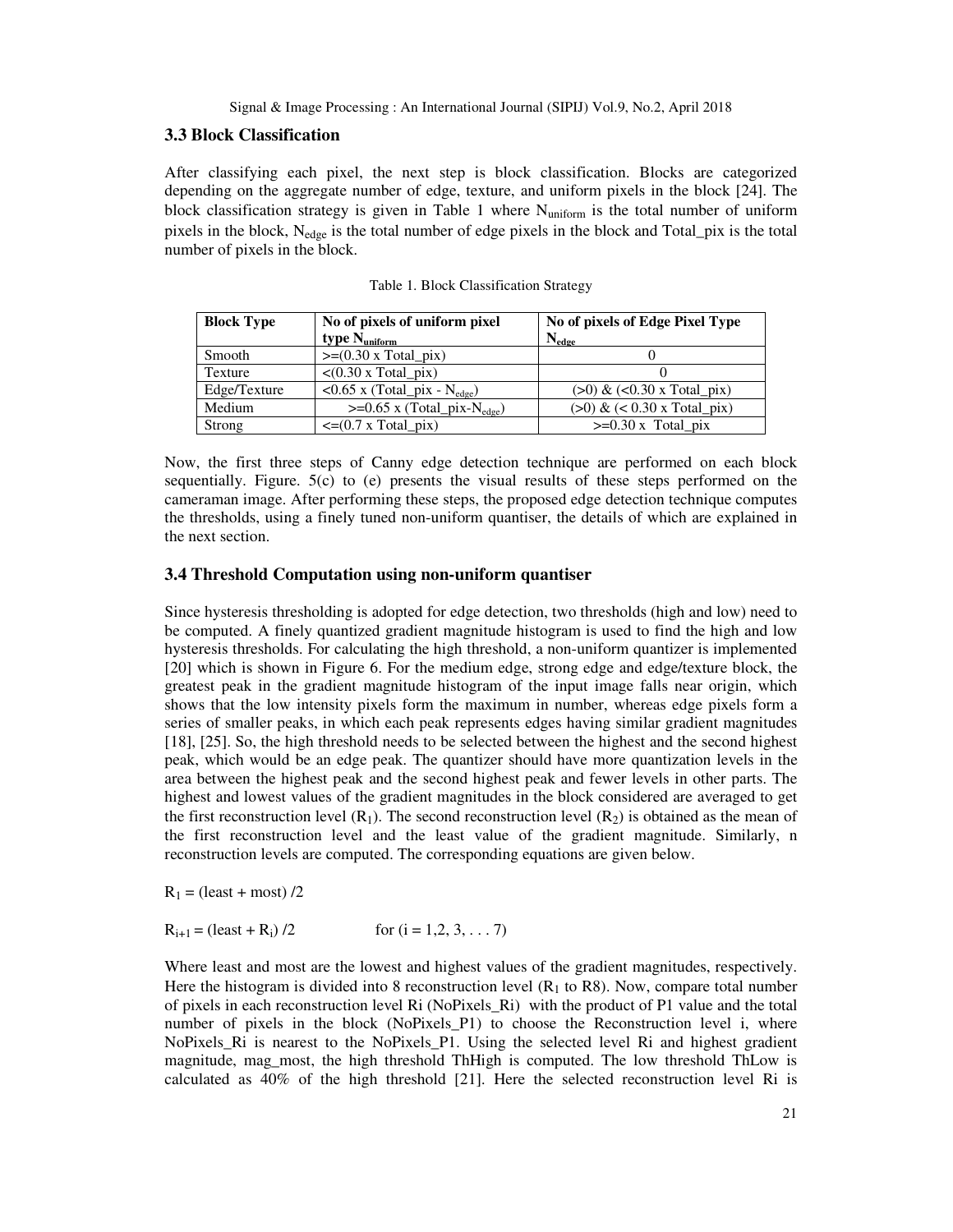considered as threshold factor Thresh\_Factor. The proposed novel computation of high threshold is given below. Low threshold calculation has been adopted from [25].

ThHigh= ((mag\_most + Thresh\_Factor)/2)

 $ThLow = ThHigh x 0.4$ 

Finally, hysteresis thresholding is performed on each block using these calculated high and low thresholds, ThHigh and ThLow respectively to obtain the required edge image. Figure 5(f) shows the final image after performing hysteresis thresholding.



Figure 6. Reconstruction values and quantization levels

# **4. RESULTS**

To evaluate the performance of the proposed edge detection technique, experimental results with test images from standard dataset are presented. Datasets used are Berkeley Segmentation Dataset [26], Kodak Dataset [27] and a dataset created by authors using mobile camera for testing purpose.

The performance of an edge detection technique is reflected by the degree of coincidence between the detected boundary and the ground-truth boundary. There are three common errors that can occur with edge detectors: (1) Missing of valid edge points (2) Failure to localize edge points and (3) classification of noise fluctuations as edge points. Pratt introduced a Figure of merit that balances these types of error. Pratt's Figure of Merit quantifies the accuracy of edge detectors, which is determined as follows [1].

$$
F = \frac{1}{\text{Max}\{N_I, N_A\}} \sum_{K=1}^{N_A} \frac{1}{1 + \alpha d^2(K)}
$$

Where,  $N_I$  is the number of ideal edge pixels,  $N_A$  is the number of detected edge pixels, and  $d(K)$ is the distance from the  $K<sup>th</sup>$  ideal edge to the corresponding detected edge.  $\alpha$  is a scaling constant, which is set to  $1/9$  [1]. Visual results of original Canny, distributed Canny and the proposed edge detectors are presented in Figure.7 for the images from the standard Berkeley Segmentation Dataset.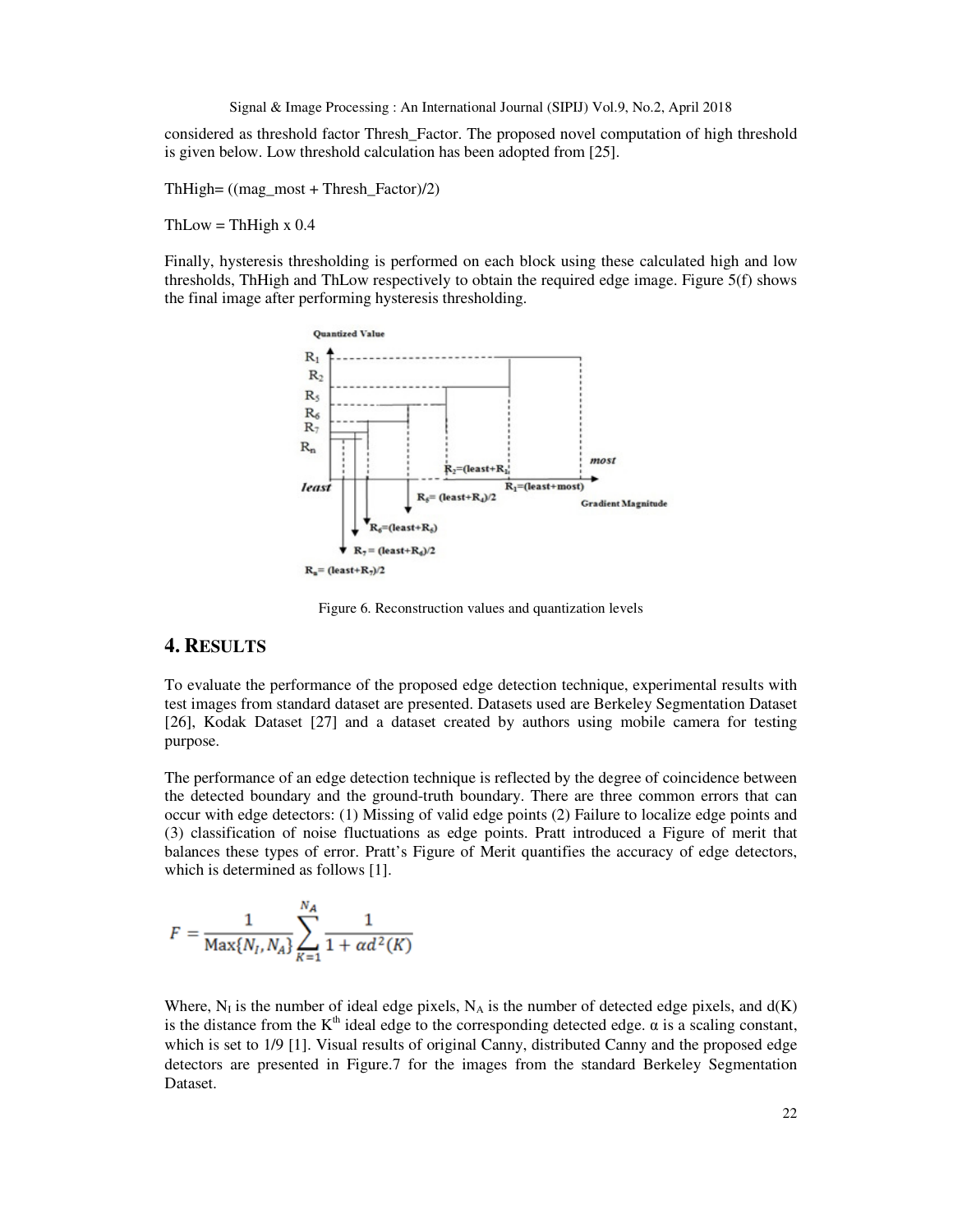Signal & Image Processing : An International Journal (SIPIJ) Vol.9, No.2, April 2018



Figure7. (a) Images from Berkeley Segmentation dataset with 5 %Gaussian noises added (b) Images after applying Canny Edge Detector (c) Images after applying Distributed Edge Detector (d) Images after applying the Proposed Edge Detector

Values of Pratt's Figure of Merit for the cameraman image for different variances of Gaussain noise, for performance analysis are given in Table 2. From Table 2, it is clear that the proposed algorithm provides improvement over the other two approaches

| Gaussian<br><b>Noise</b> | <b>PRATT'S FOM</b><br>for Canny edge | <b>PRATT'S FOM</b><br>for Distributed | <b>PRATT'S FOM</b><br>for the Proposed |
|--------------------------|--------------------------------------|---------------------------------------|----------------------------------------|
| Density $(\sigma)$       | detector                             | <b>Canny edge</b>                     | Method                                 |
|                          |                                      | detector                              |                                        |
| 0.01                     | 0.5388                               | 0.6223                                | 0.6879                                 |
| 0.02                     | 0.5369                               | 0.6220                                | 0.6861                                 |
| 0.03                     | 0.5351                               | 0.6219                                | 0.6744                                 |
| 0.04                     | 0.5317                               | 0.6210                                | 0.6721                                 |
| 0.05                     | 0.5302                               | 0.6190                                | 0.6701                                 |
| 0.06                     | 0.5299                               | 0.6110                                | 0.6662                                 |
| 0.07                     | 0.5291                               | 0.6101                                | 0.6643                                 |
| 0.08                     | 0.5288                               | 0.6093                                | 0.6610                                 |
| 0.09                     | 0.5211                               | 0.6081                                | 0.6587                                 |
| 0.10                     | 0.5159                               | 0.5989                                | 0.6526                                 |

Table 2. Comparison of Pratt's Figure Of Merit (FOM) for the Cameraman Image

Figure 8 shows the graphical analysis of performance in terms of PRATT'S FOM for the Canny edge detection algorithm, distributed Canny method and the proposed edge detection technique. From Fig 8, it is obvious that the proposed method outperforms Canny edge detection technique and distributed Canny edge detection algorithm.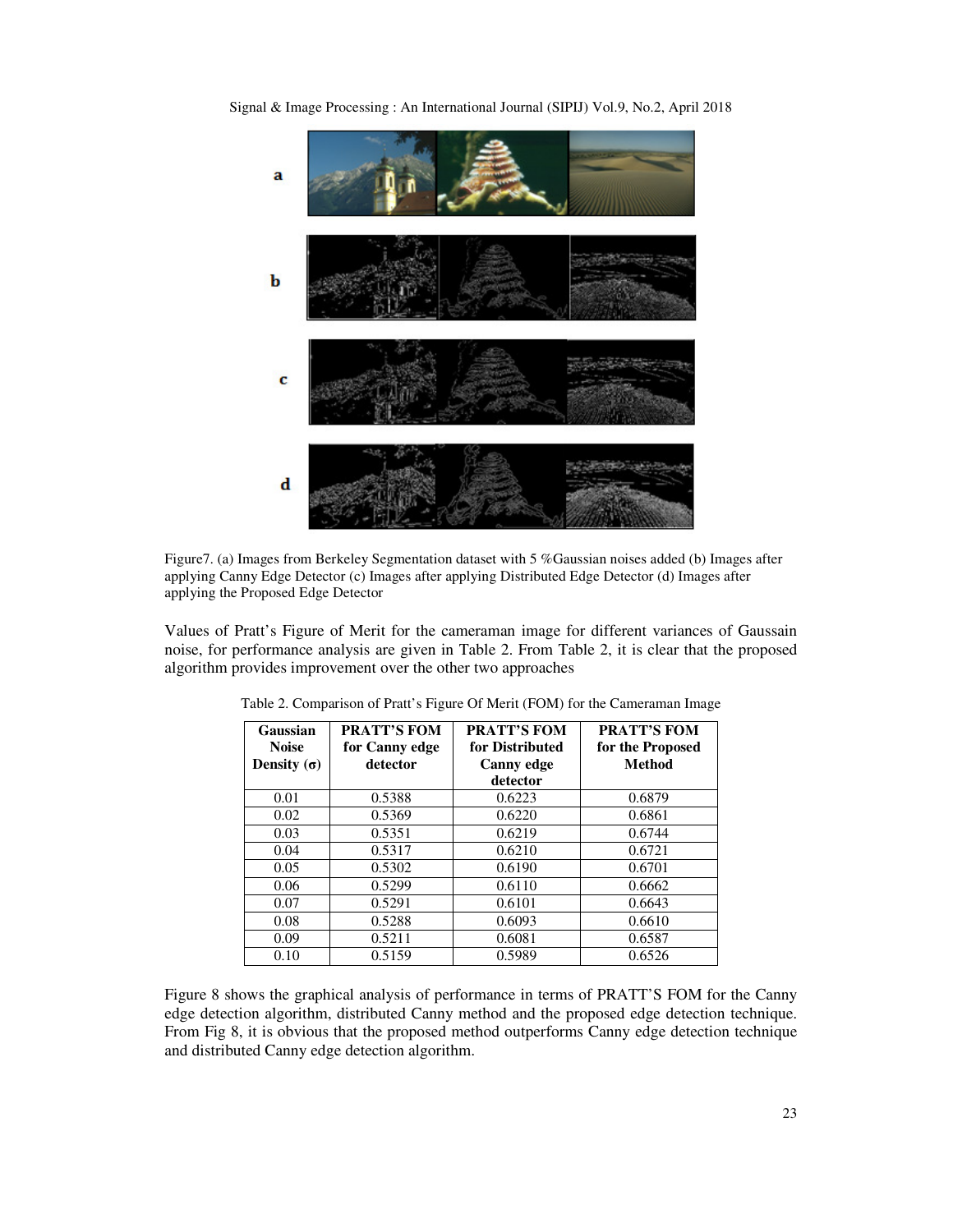

Signal & Image Processing : An International Journal (SIPIJ) Vol.9, No.2, April 2018

Figure 8. Performance analysis in terms of Pratt's FOM for the cameraman image corrupted by various densities of Gaussian Noise

# **5. CONCLUSIONS**

For reducing the huge computational time of Canny edge detection technique and meet the realtime needs, a novel distributed edge detection technique is presented, which computes edges of multiple blocks effectively. The thresholds are computed adaptively using a finely tuned nonuniform quantiser. The algorithm exhibits better edge detection performance, a significant reduction in the computational time and scalability. The algorithm detected all psycho-visually prominent edges in the image for diverse block sizes.

## **REFERENCES**

- [1] Pratt, W. K . Digital Image Processing, 3rd ed.; Publisher: Wiley Interscience New York, USA, 2001; pp. 459–498
- [2] Ziou, Djemel.; Salvatore, Tabbone. Edge detection techniques-an overview. Pattern Recognition and Image Analysis C/C of Raspoznavaniye Obrazov I Analiz Izobrazhenii 8, 1998, pp 537-559
- [3] Gardiner, B., Coleman, S.A. and Scotney, B.W., 2016. Multiscale Edge Detection Using a Finite Element Framework for Hexagonal Pixel-Based Images. IEEE Transactions on Image Processing, 25(4), pp.1849-1861.
- [4] Dollár, Piotr, and C. Lawrence Zitnick. "Fast edge detection using structured forests." IEEE transactions on pattern analysis and machine intelligence 37.8 (2015): 1558-1570.
- [5] Melin, P., Gonzalez, C.I., Castro, J.R., Mendoza, O. and Castillo, O., 2014. Edge-detection method for image processing based on generalized type-2 fuzzy logic. IEEE Transactions on Fuzzy Systems, 22(6), pp.1515-1525.
- [6] Swaminathan, A. and Ramapackiyam, S.S.K., 2014. Edge detection for illumination varying images using wavelet similarity. IET Image Processing, 8(5), pp.261-268.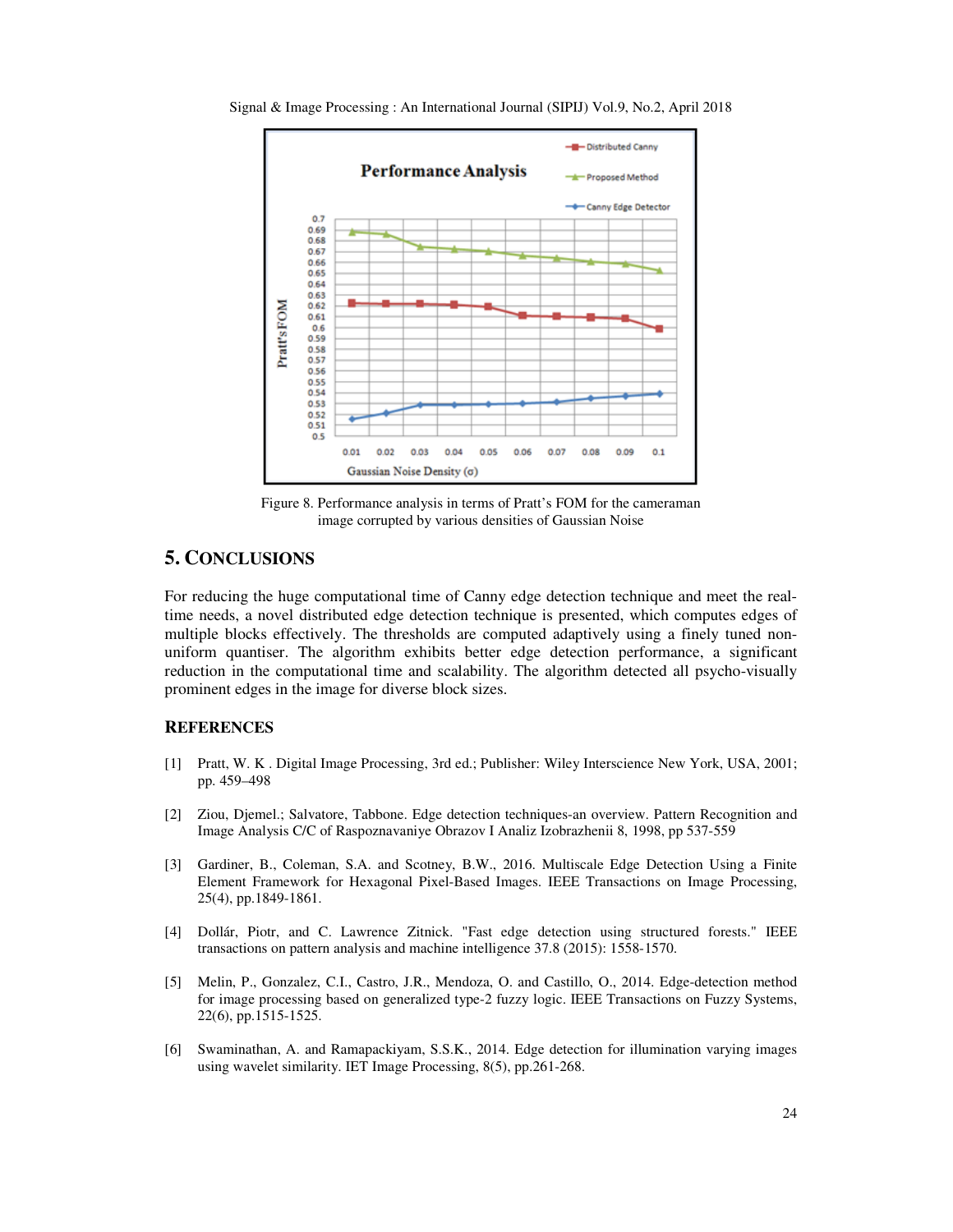- [7] Sun, Q., Qiao, Y., Wu, H. and Wang, J., 2016. An Edge Detection Method Based on Adjacent Dispersion. International Journal of Pattern Recognition and Artificial Intelligence, 30 (10), pp 1-17
- [8] Wang, Jian, Zhen-Qiang Yao, Quan-Zhang An, Yao-Jie Zhu, Xue-Ping Zhang, Wei-Bin Gu, Xin-Guang Liang et al. "RIDED-2D: a rule-based instantaneous denoising and edge detection method for 2D range scan line." International Journal of Pattern Recognition and Artificial Intelligence 25, no. 06 (2011): 807-833.
- [9] Akinlar, C. and Topal, C., 2012. EDPF: a real-time parameter-free edge segment detector with a false detection control. International Journal of Pattern Recognition and Artificial Intelligence, 26(01), p.1255002.
- [10] Luo, Y., Duraiswami, R. Canny edge detection on NVIDIA CUDA, Proceedings of the IEEE CVPRW, Alaska, USA ,Jun. 23-28, 2008, pp. 1–8.
- [11] Canny, J. F. A computation approach to edge detection. IEEE Trans. Pattern Anal. Mach. Intell. 1986, volume. 8, no. 6, pp. 679–698, DOI: 10.1109/TPAMI.1986.4767851
- [12] R, Deriche. Using canny criteria to derive a recursively implemented optimal edge detector. Int. J. Comput. Vis., 1987,volume. 1, no. 2, pp. 167–187
- [13] L. Torres.; M, Robert, E, Bourennane.; M, Paindavoine. Implementation of a recursive real time edge detector using retiming technique, Proc. Asia South Pacific IFIP Int. Conf. Very Large Scale Integr., pp. 811–816
- [14] F. G, Lorca.; L, Kessal.; D, Demigny. Efficient ASIC and FPGA implementation of IIR filters for real time edge detection, in Proc. IEEE ICIP, 1997, vol. 2, pp. 406–409
- [15] D. V, Rao.; M, Venkatesan. An efficient reconfigurable architecture and implementation of edge detection algorithm using handle-C, in Proc. IEEE Conf. ITCC, 2004, vol. 2, pp. 843–847, DOI
- [16] H, Neoh.; A, Hazanchuck. Adaptive edge detection for real-time video processing using FPGAs, Altera Corp., San Jose, CA, USA, Application Note, 2005. Available online: https://www.cse.unsw.edu.au/~cs4601/10s1/slides/neoh-edge-detection.pdf (Accessed on 24th Nov 2016)
- [17] C, Gentsos.; C, Sotiropoulou.; S, Nikolaidis.; N, Vassiliadis.; Real time canny edge detection parallel implementation for FPGAs, in Proc.IEEE ICECS, 2010, pp. 499–502
- [18] W, He.; K, Yuan.; An improved canny edge detector and its realization on FPGA, in Proc. IEEE 7th WCICA, 2008, pp. 6561–6564.
- [19] R, Palomar, J. M, Palomares.; J. M, Castillo.; J, Olivares.; J, Gómez-Luna. Parallelizing and optimizing lip-canny using NVIDIA CUDA, in Proc. IEA/AIE, Berlin, Germany, 2010, pp. 389–398.
- [20] L. H. A, Lourenco. Efficient implementation of canny edge detection filter for ITK using CUDA, in Proc. 13th Symp. Comput. Syst., 2012, pp. 33–40.
- [21] Qian, Xu.; Srenivas, Varadarajan.; Chaitali,Chakrabarti.; Lina J, Karam.; A Distributed Canny Edge Detector: Algorithm and FPGA Implementation, IEEE transactions on image processing, 2014, vol. 23, no. 7, pp. 2944 - 2960
- [22] Rafael C, Gonzalez.; Richard E, Woods.; Digital Image Processing , 3rd ed.; Publisher: Prentice Hall New Jersey, United States, 2006, pp. 689-763
- [23] S, Nercessian.; A new class of edge detection algorithms with performance measure, M.S. thesis, Dept. Electr. Eng., Tufts Univ., Medford, MA, USA, 2009.